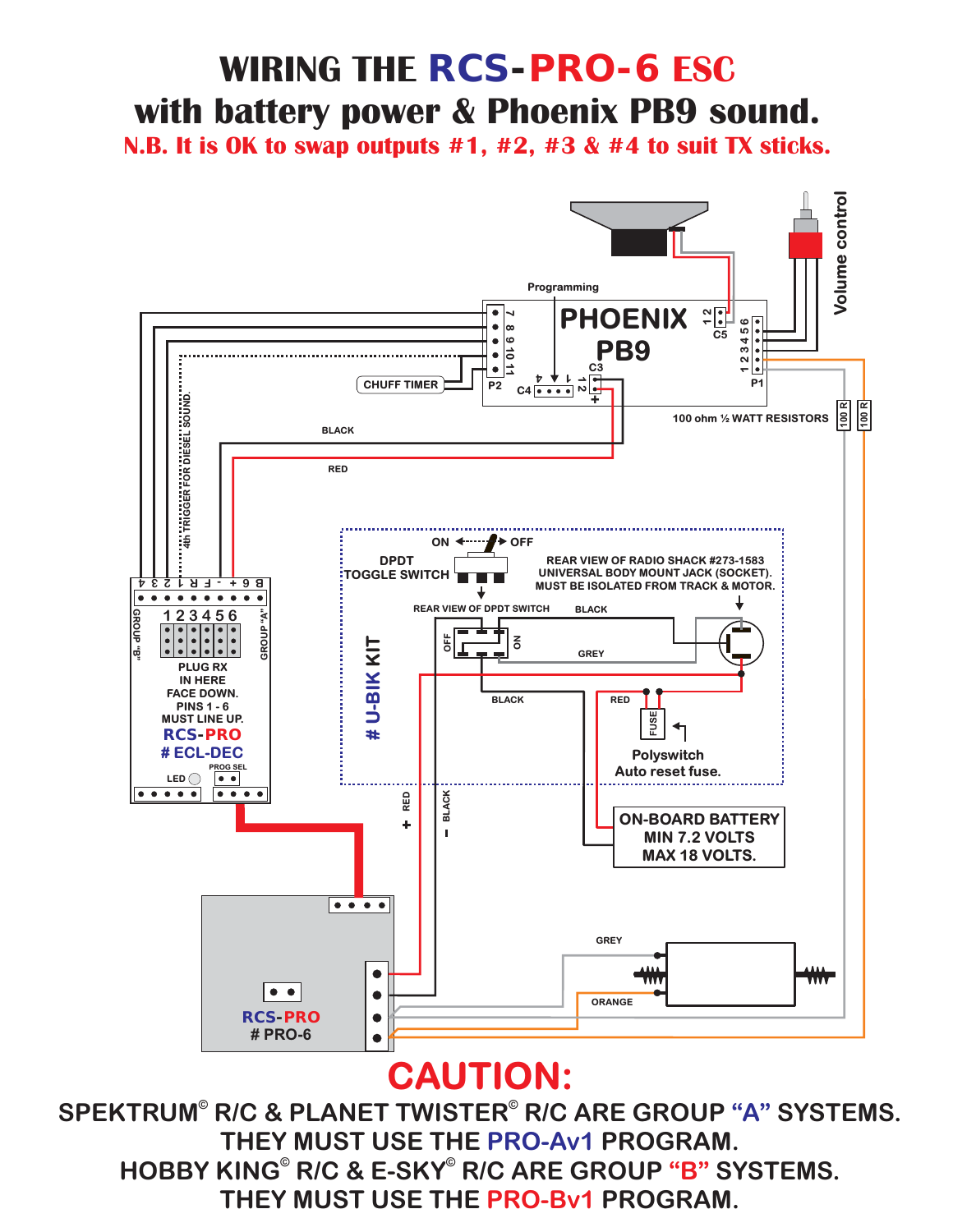## **WIRING THE** *RCS-PRO-6* **ESC with batteriesonly. Phoenix PB9 sound. How to wire lights.**



### **CAUTION:**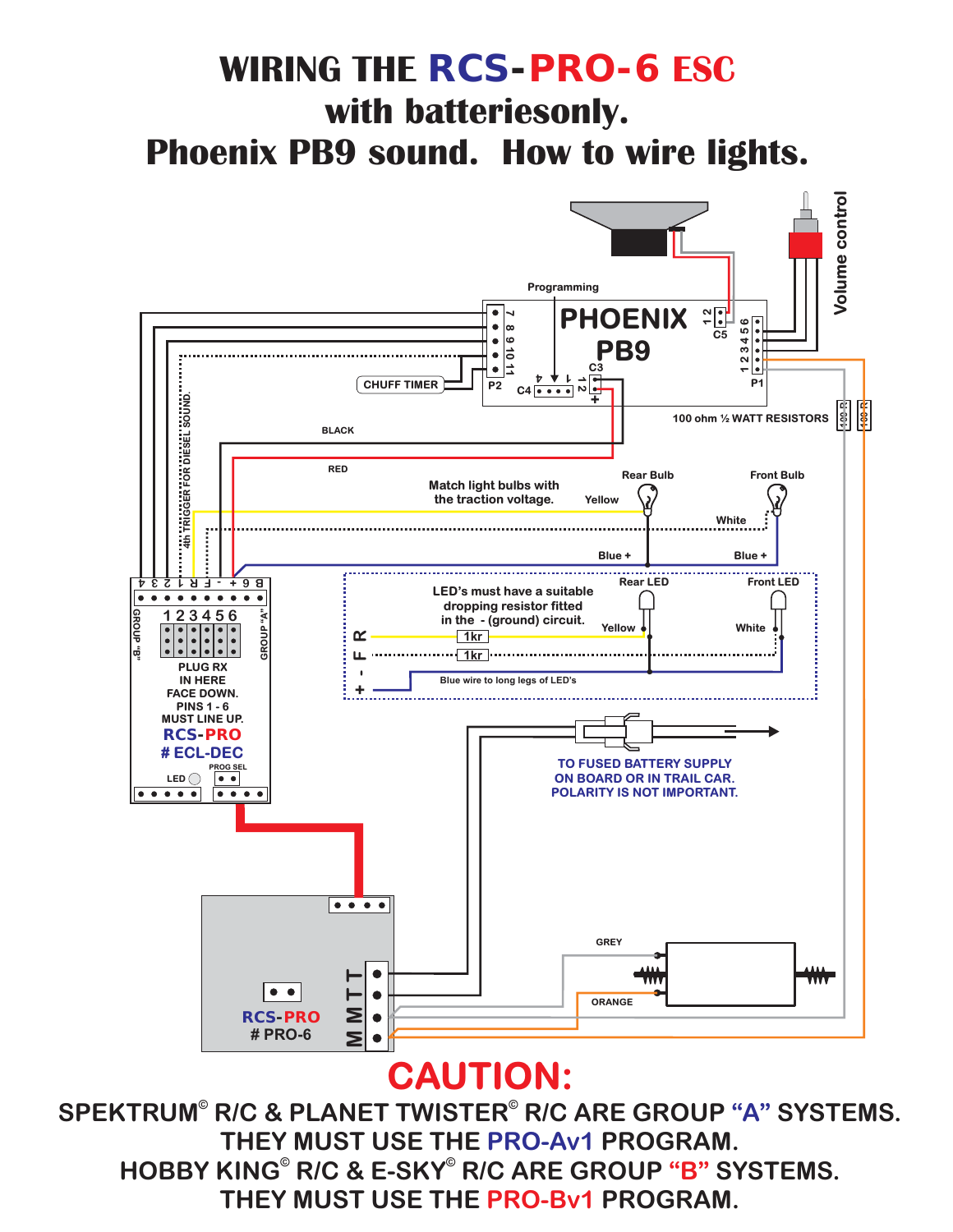## **WIRING THE** *RCS-PRO-6* **ESC using track power AND battery back up. Phoenix PB9 sound**



#### **CAUTION:**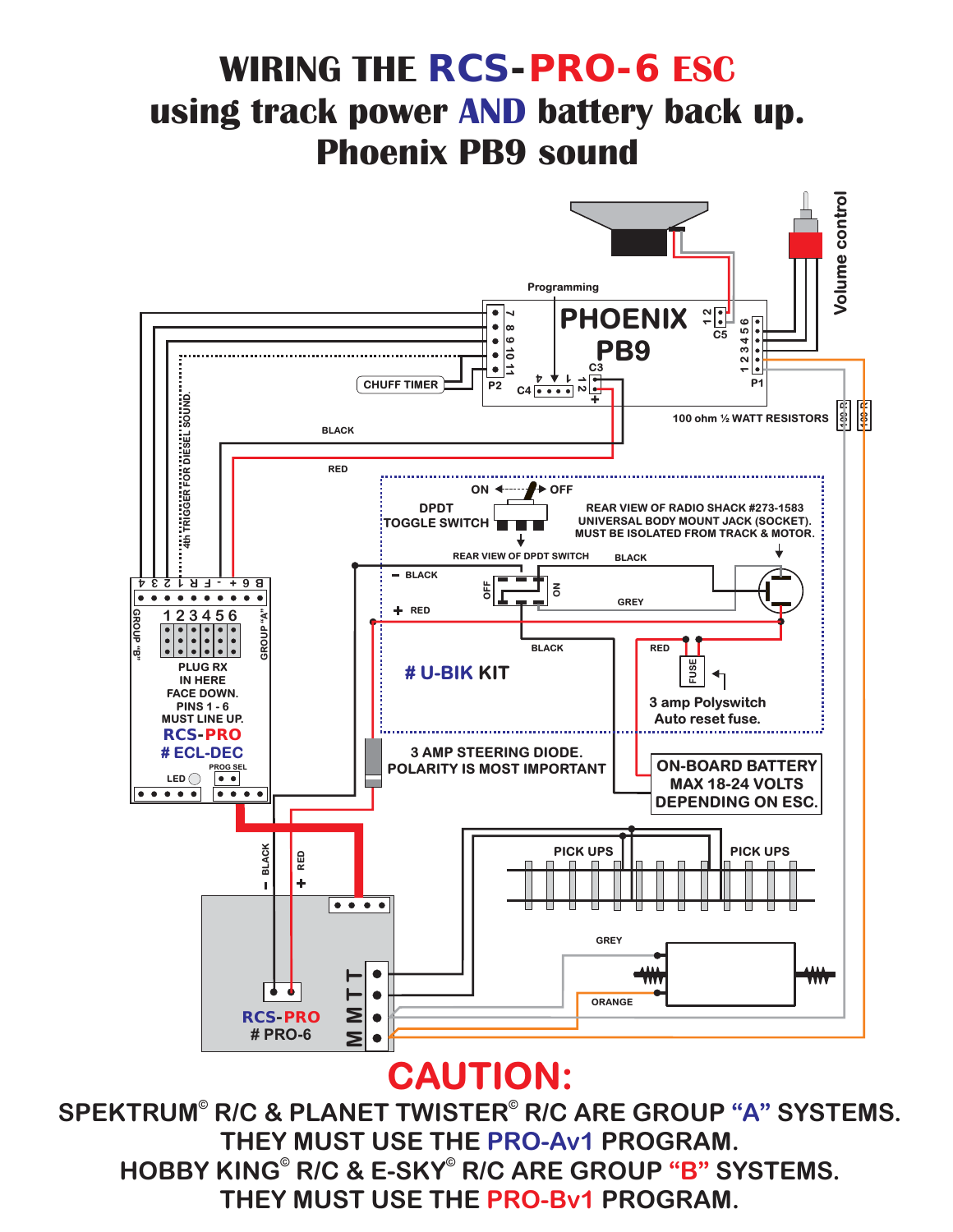## **WIRING THE** *RCS-PRO-6* **ESC using track power OR batteries. Phoenix PB9 sound**



### **CAUTION:**